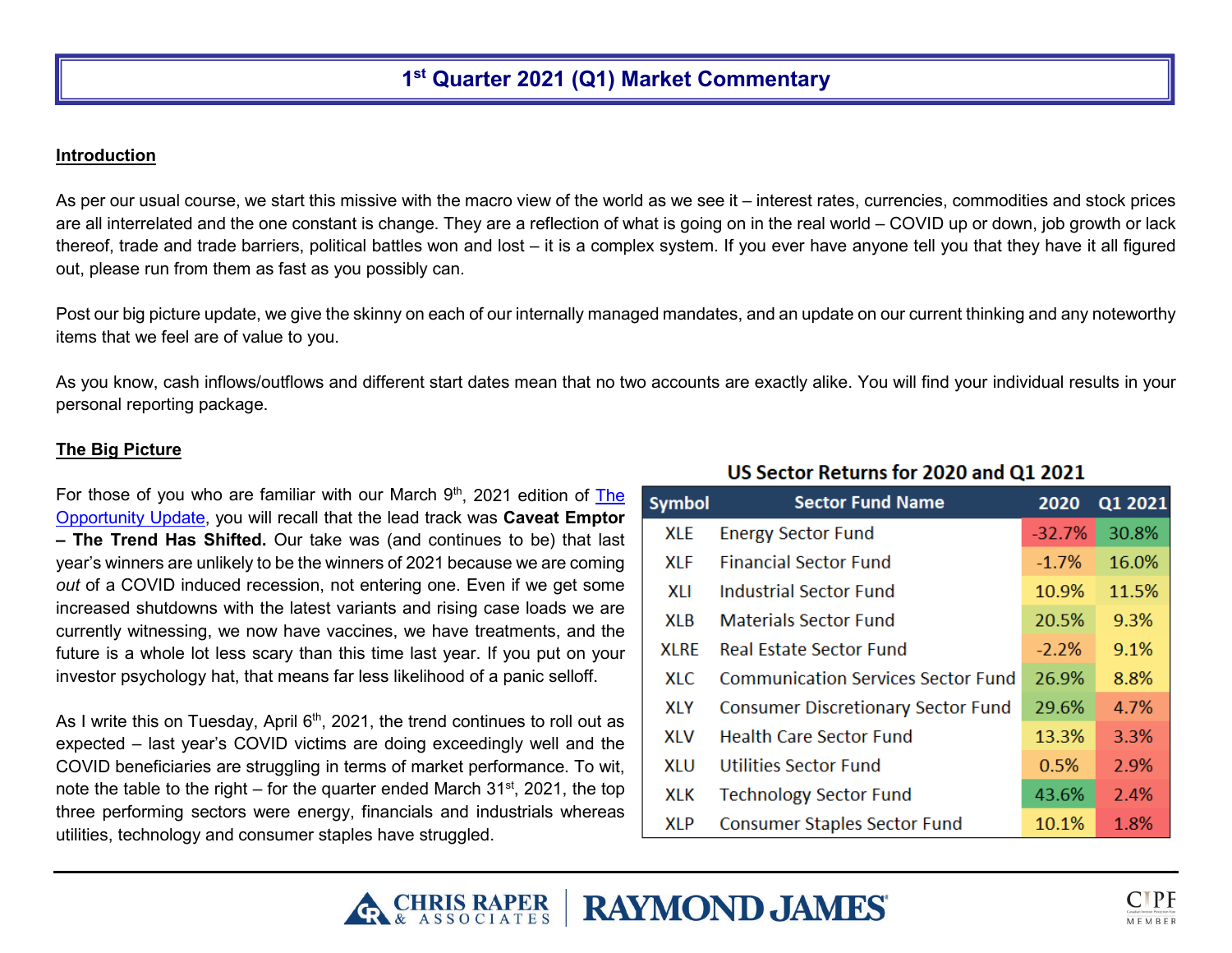One note of caution - we need to be careful not to paint the technology sector with too broad a brush – yes, we believe there are pockets of overhyped/overvalued technology stocks, most of which do not pay dividends, so we avoid them by default. There are other subsectors within the tech/fintech world where we see great long term value – i.e. the suppliers of "foundry equipment" to the world's semiconductor manufacturers. Many of their production facilities/ systems are approaching the obsolescence stage, which will necessitate a big capital upgrade to meet the growing demand for chips. Note that the \$SOX just hit another all time high as we open Q2.



On the previously referenced recording, I noted that we were seeing a counter trend rally in the U.S. Dollar Index and that I expected it to be short lived. From my perspective, the rally is over – witness the near perfect inverse correlation with copper, which is reflecting a fresh breakout after a month long consolidation. It leans bullish, and the resumption of the \$USD Index downtrend is a positive for most things X-USA, including Canada.







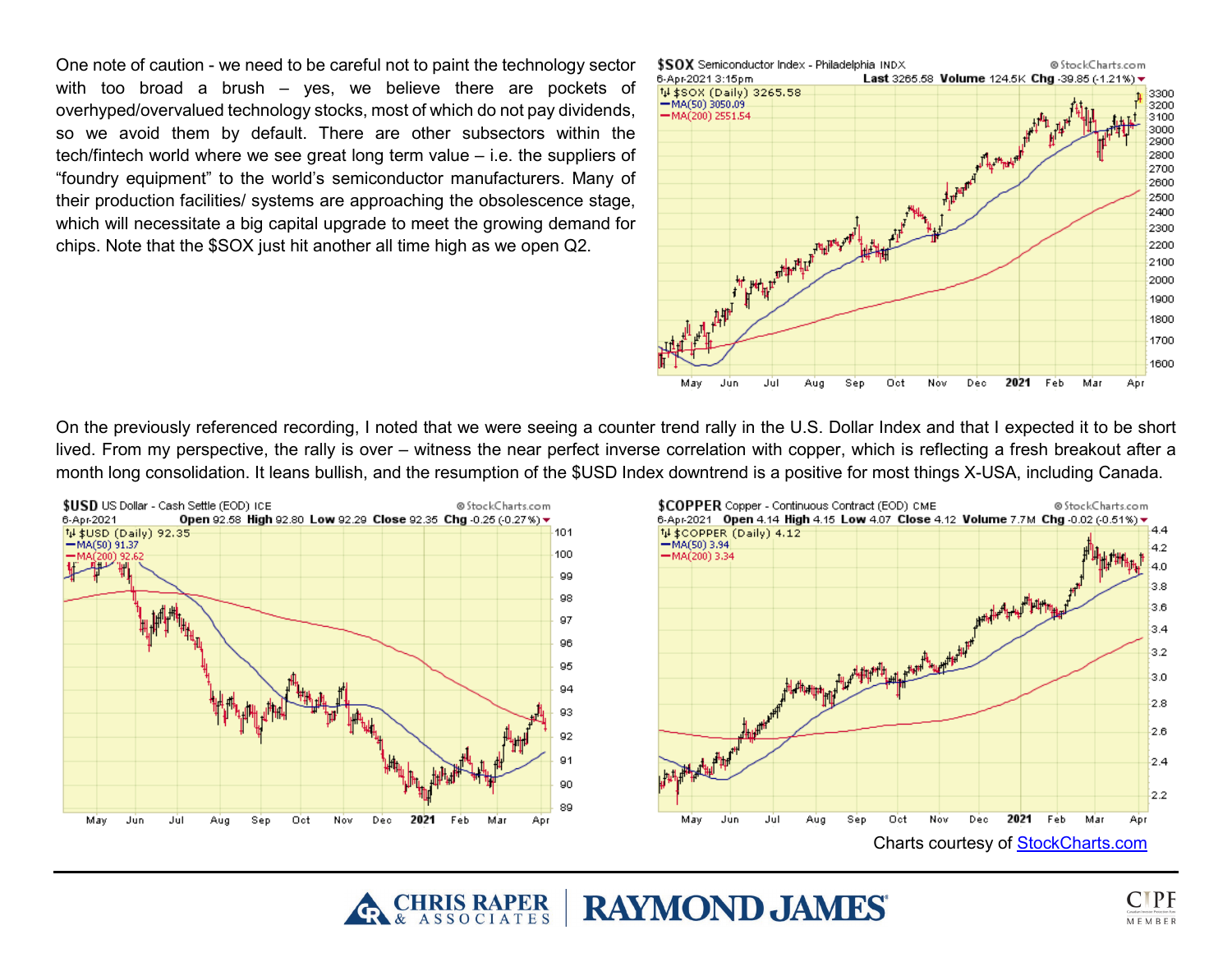**The Dividend Value Discipline™** – Our core strategy has been in existence since the fall of 2002, and I would characterize it as our bellwether mandate – it straddles the need for income and growth, it has no restrictions in terms of industry or geography, but it does have biases – our biggest bias is our preference for acquiring "rent cheque (dividend) growers", for both income and capital gain. Why growers? Please ask me the next time we speak. In short, over long periods of time they do extremely well.

Suffice to say, for Q1 we have had one of the best starts to the year that I can remember. Please take that as your cue to not even think about annualizing the results for the first 90 days! While our base case remains bullish, we are under no illusions – markets will continue to move in a two steps ahead one step back fashion. Periodically, it will be two big strides back, before we start moving ahead again. During those periods, it is our investment behaviour that will determine our lifetime results.

Most balanced accounts (those with a fixed income component) saw the quarter end peg in at the +5.5% to 6% range, whereas accounts in the all equity version were in the +7% to 7.5% range.

As you would expect, our objectives remain unchanged:

- Invest in companies that evidence superior corporate culture and are disrupting/reinventing the way business is done, and/or aggregating (purchasing smaller competitors) their way to sustainable double-digit earnings and dividend growth.
- Hold such companies through the inevitable market downturns by focusing on their competitive advantage and thereby the long-term earnings/dividend growth, as opposed to the euphoria and dysphoria of the stock market.
- Generate a consistently growing income and absolute returns of 8%+ per annum over any investment cycle, i.e. peak to peak or trough to trough.

In terms of new companies added to the program, we acquired e-commerce provider PayPal because its expanding market presence is translating into copious quantities of free cash flow. They have yet to pay a dividend, but we believe that day is coming…soon. Our take is that their total commitment/focus on the end user will translate to outsized returns for years to come. We also acquired CDW Corp., a technology systems provider/ consulting firm to small and medium sized businesses. Those businesses were hit hard during the lockdowns but they now find themselves in a position where they have to invest to compete – translation, great tailwinds for CDW. The last new addition is a smaller yet acquisitive (i.e. aggregator) U.S. bank, Independent Bank Group (symbol IBTX). We are benefiting from their growing scale and the now higher net interest margins as longer term rates have increased. Between the new additions and our increased allocations to the energy and materials sectors (primarily by way of exchange traded funds (ETFs)), it was necessary to sell some of our long held companies – Starbucks, Johnson & Johnson and TJX were all sold in their entirety. Simply put, we like the prospects/value propositions of the additions better.



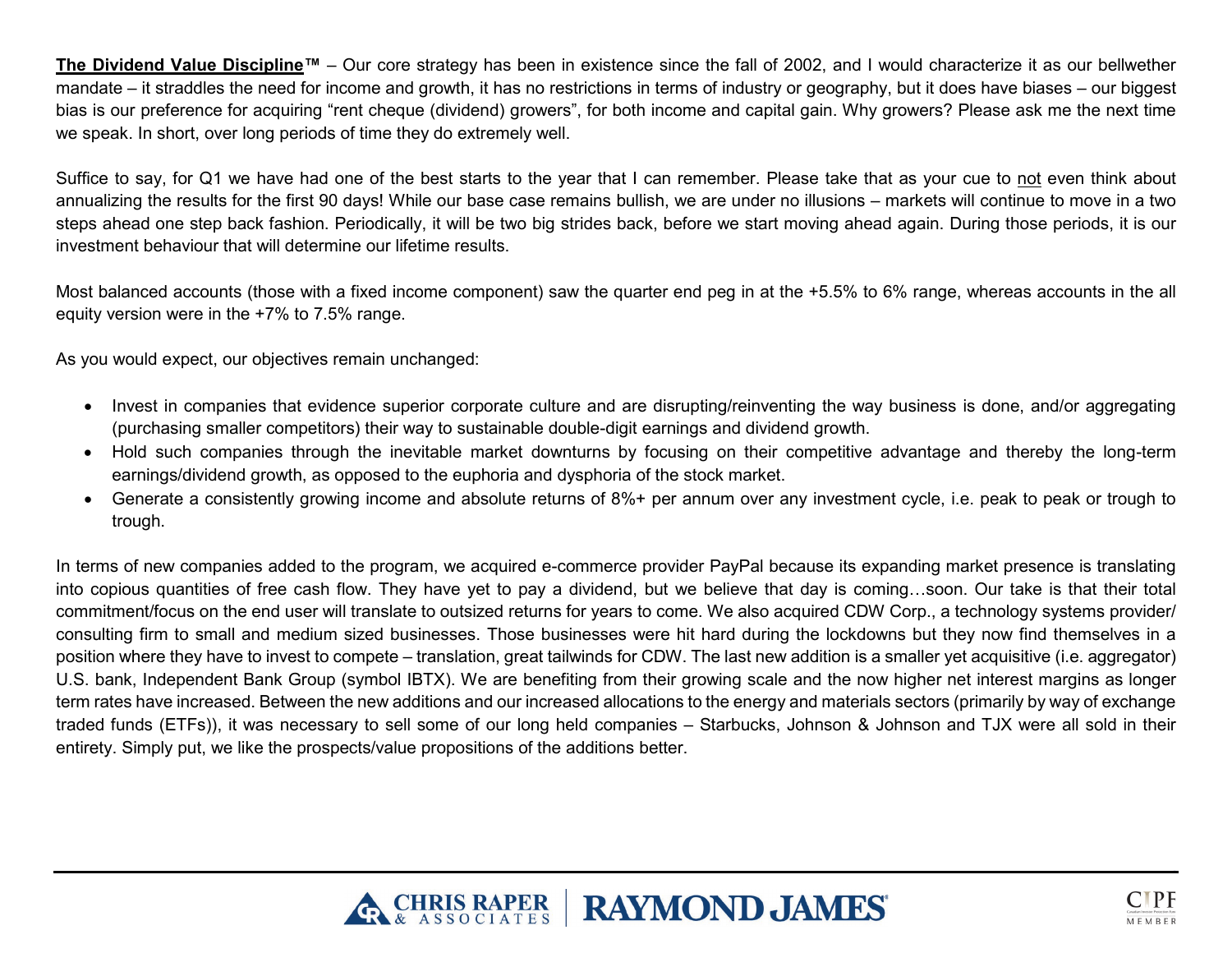Rent cheque (dividend) increases? I am glad you asked:



**The Global Active Macro ETF (GAME) Strategy** – This mandate continues to push us to sectors/ regions of the world where money is clearly getting allocated. As participants understand, the process was built to force us to own what is working, regardless of our biases, and push us off what is not working. Throughout the quarter we saw increased allocations to energy, materials and financials, whereas we owned none of those sectors at year end. Most of the Canadian dollar version pegged in with returns of ~+7% on a year-to-date basis.

Where does it fit? The turnover in GAME is fairly high and for that reason, we like to see this mandate within registered accounts (i.e. RSP, RIF, TFSA, IRA). This is a go anywhere strategy an thus is especially appealing to investors that want to move with the market and not get locked into a specific mandate "box", i.e. U.S. equities or emerging markets debt. When I site periods in history where the S&P 500 has actually been negative on a 10-year rolling basis, most people understand why not getting locked in is so important. That is one of the reasons for our generally negative biases towards mutual funds – they have their place, sparingly, in our view.





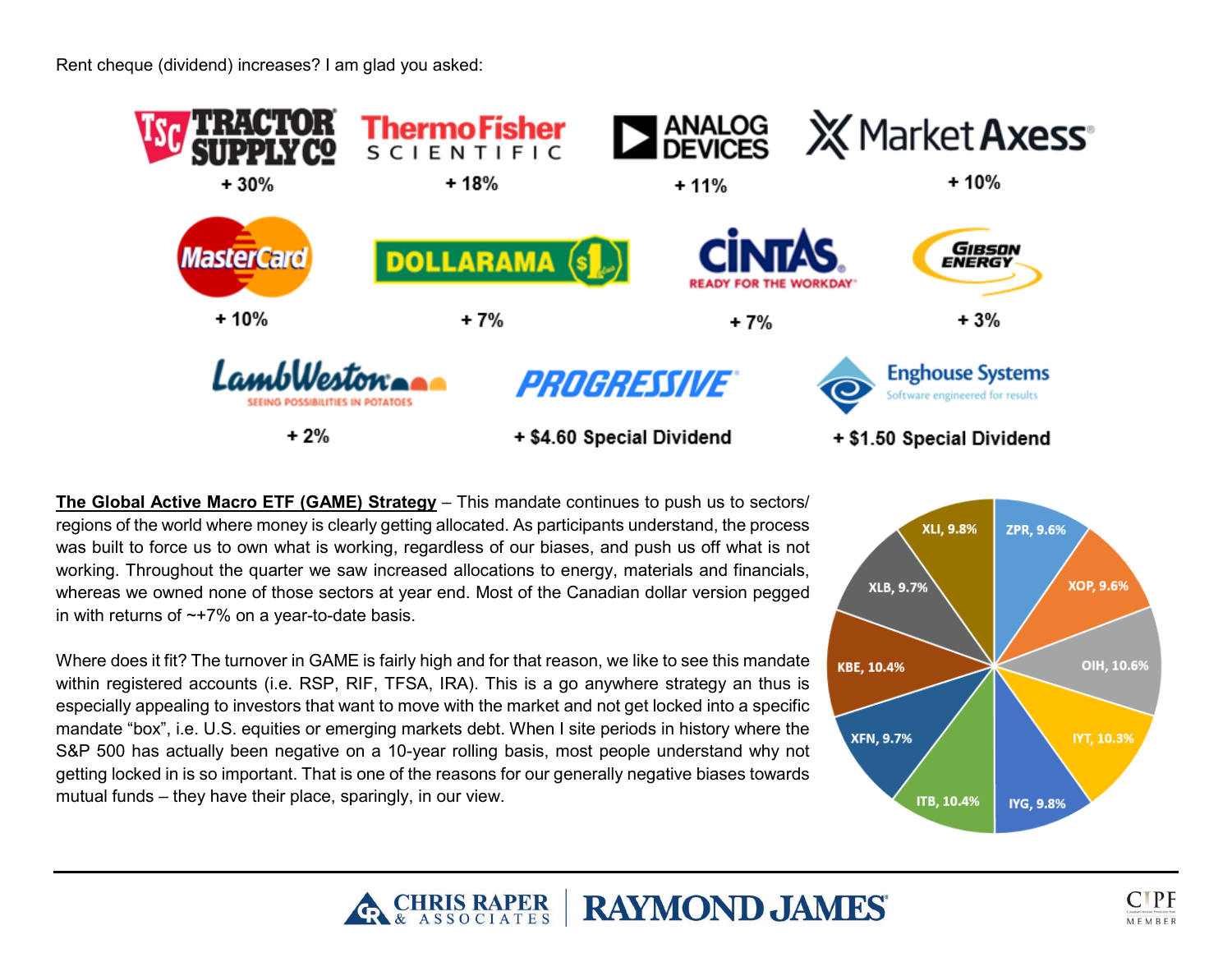**The Tax Advantaged Preferred Share (TAPS) Strategy** – The Canadian preferred share market continues to advance on shrinking supply due to the introduction of limited recourse capital notes (LRCNs) – the result being that many of Canada's financial institutions now have access to cheaper capital and thus are calling in some of their preferred share issues. The complex has also benefited from the increase in the Government of Canada 5-year bonds rates.

Who is it for? Investors whose primary focus is on income, and they are not concerned with capital growth. This strategy is not appropriate for registered accounts as you would nullify the tax advantages.

This mandate continues to attract capital, especially in light of the dismal return prospects of GICs. The adjacent image shows a snapshot of our current model issuers as of March 31<sup>st</sup>, 2021. The current portfolio yield is ~4.6%, but recall that the interest equivalent due to the dividend tax credit is north of 6% assuming you are in the highest marginal tax bracket, and if you are not, it only gets better.

**The Keep More Income (KMI) Strategy** – This mandate was developed for a very specific niche – a resident of Canada, whose primary concern is after tax income yet wants some growth over time. As such, it is only suitable for non-registered/taxable accounts. We continue to be encouraged with the U.S. dollar now resuming its downtrend and what that does for our commodity prices/producers, ergo Canada.

As I noted on the last report, prior to the market meltdown of 2008/09, Canada was the place to be for most of the previous decade, in terms of investment returns. Post that crisis, the U.S. has been the place to be for most of the past 12+ years. Historically speaking, it is extremely unlikely that the U.S. will continue to be the place to be for the next decade. We are already witnessing a weaker U.S. dollar and investors returning to the X-USA space – even Canada's energy patch is attracting U.S. buyers. The best opportunities tend to come from sectors/regions where investors have long given up and thrown in the towel. That certainly describes most of Canada.

For participants, again, please do not even think about annualizing your Q1 returns ©. For non-participants, because the formalized program has been in existence for less than one year, we cannot make the results public.

**The Next Cycle Resource Fund (NCRF)** – Like the KMI strategy above, the tenure of this program is insufficient for us to be able to share the results publicly. That said, we continue to benefit from what we see as a secular shift in commodity prices, and thus the investment opportunities in the producers thereof. Our belief is that the weaker U.S. dollar, the COVID induced shelving of commodities production, and now a robust recovery means that we are in for a sustained period of higher prices/better returns. The green agenda only adds additional pressure in that a lot more materials are consumed to produce things like solar panels, wind turbines and Tesla batteries.

Who is it for? Investors with a higher risk tolerance and a specific interest in owning some of Canada's top resource producers. Due to turnover, it is better suited to a non-taxable account or slice thereof.